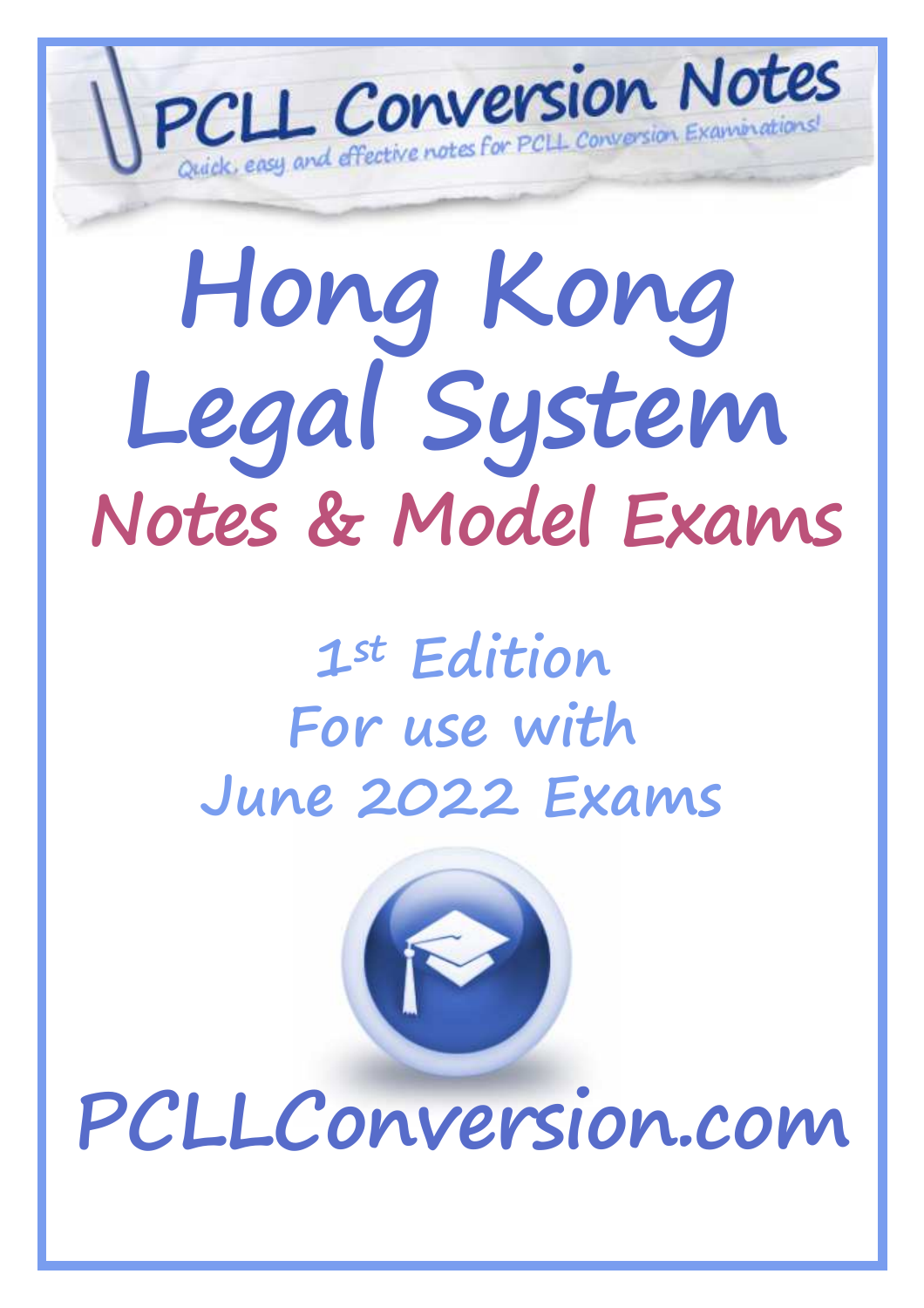

## **TABLE OF CONTENTS**

| B. |           |                  |                                                           |  |
|----|-----------|------------------|-----------------------------------------------------------|--|
|    |           |                  | 2. DEVELOPMENT OF THE HONG KONG LEGAL SYSTEM (1842-1997)6 |  |
|    |           |                  |                                                           |  |
|    | i.        |                  |                                                           |  |
|    | ii.       |                  |                                                           |  |
|    | iii.      |                  |                                                           |  |
|    |           | 1)               |                                                           |  |
|    | iv.       |                  |                                                           |  |
|    |           |                  |                                                           |  |
|    |           |                  |                                                           |  |
|    | i.        |                  |                                                           |  |
|    | ii.       |                  |                                                           |  |
|    | iii.      |                  |                                                           |  |
| В. |           |                  |                                                           |  |
| C. |           |                  |                                                           |  |
| D. |           |                  |                                                           |  |
|    | i.        |                  |                                                           |  |
|    | ii.       |                  |                                                           |  |
|    | iii.      |                  |                                                           |  |
|    |           | 1)               |                                                           |  |
|    |           | (2)              |                                                           |  |
| F. |           |                  |                                                           |  |
|    | i.        |                  |                                                           |  |
|    | ii.       |                  |                                                           |  |
|    | iii.      |                  |                                                           |  |
|    | iv.       |                  |                                                           |  |
|    |           | 1)               |                                                           |  |
|    |           | 2)               |                                                           |  |
|    |           | 3)               |                                                           |  |
| F. |           |                  |                                                           |  |
|    | i.        |                  |                                                           |  |
|    |           | 1)               |                                                           |  |
|    | ii.       |                  |                                                           |  |
|    |           | 1)               |                                                           |  |
|    | iii.      | $\left( \right)$ |                                                           |  |
|    |           |                  |                                                           |  |
|    |           |                  |                                                           |  |
|    | İ.<br>ii. |                  |                                                           |  |
|    | iii.      |                  |                                                           |  |
|    | iv.       |                  |                                                           |  |
|    |           | 1)               |                                                           |  |
|    |           |                  |                                                           |  |
|    | İ.        |                  |                                                           |  |
|    |           | 1)               |                                                           |  |
|    |           |                  |                                                           |  |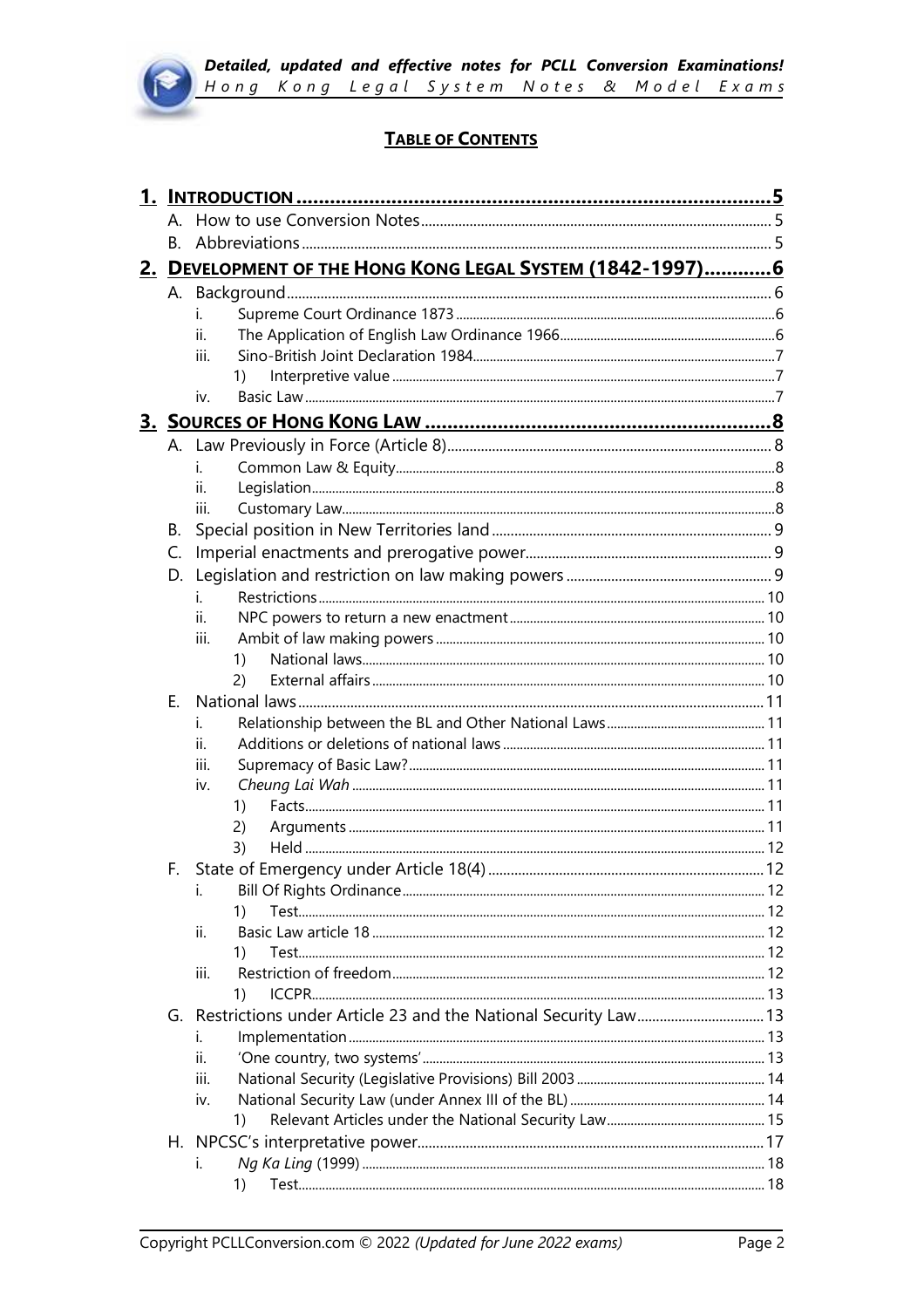## Detailed, updated and effective notes for PCLL Conversion Examinations! Hong Kong Legal System Notes & Model Exams

|    |             | 2)                                                                             |  |
|----|-------------|--------------------------------------------------------------------------------|--|
|    | ii.<br>iii. |                                                                                |  |
|    |             |                                                                                |  |
|    | iv.         | 1)                                                                             |  |
|    |             | 2)                                                                             |  |
|    | v.          |                                                                                |  |
| L. |             |                                                                                |  |
|    |             |                                                                                |  |
|    |             |                                                                                |  |
|    |             |                                                                                |  |
| B. |             |                                                                                |  |
| C. |             |                                                                                |  |
| D. |             |                                                                                |  |
| Е. |             |                                                                                |  |
| F. |             |                                                                                |  |
|    |             |                                                                                |  |
|    |             |                                                                                |  |
|    |             |                                                                                |  |
|    | i.          | 1)                                                                             |  |
|    | ii.         |                                                                                |  |
|    |             | 1)                                                                             |  |
|    | iii.        |                                                                                |  |
|    |             | 1)                                                                             |  |
|    | iv.         |                                                                                |  |
|    |             | 1)                                                                             |  |
|    | v.          |                                                                                |  |
|    |             | 1)                                                                             |  |
| В. |             |                                                                                |  |
|    | L.          |                                                                                |  |
|    | ii.         |                                                                                |  |
|    | iii.        | Protecting the High degree of autonomy and enforcing human rights 24           |  |
| C. |             |                                                                                |  |
|    | i.          |                                                                                |  |
|    | ii.         |                                                                                |  |
|    | iii.        | NPCSC's ultimate power of Interpretation - General Restriction 25              |  |
|    | İV.         | How wide is the effect of the phrase "judgements previously rendered shall not |  |
|    |             |                                                                                |  |
|    | v.          |                                                                                |  |
|    |             | 1)                                                                             |  |
|    |             | 2)                                                                             |  |
|    |             | 3)                                                                             |  |
| D. |             |                                                                                |  |
| Е. |             |                                                                                |  |
| F. |             |                                                                                |  |
|    | i.          |                                                                                |  |
|    | ii.         |                                                                                |  |
|    |             | 1)                                                                             |  |
|    | iii.        |                                                                                |  |
| G. |             |                                                                                |  |
|    |             |                                                                                |  |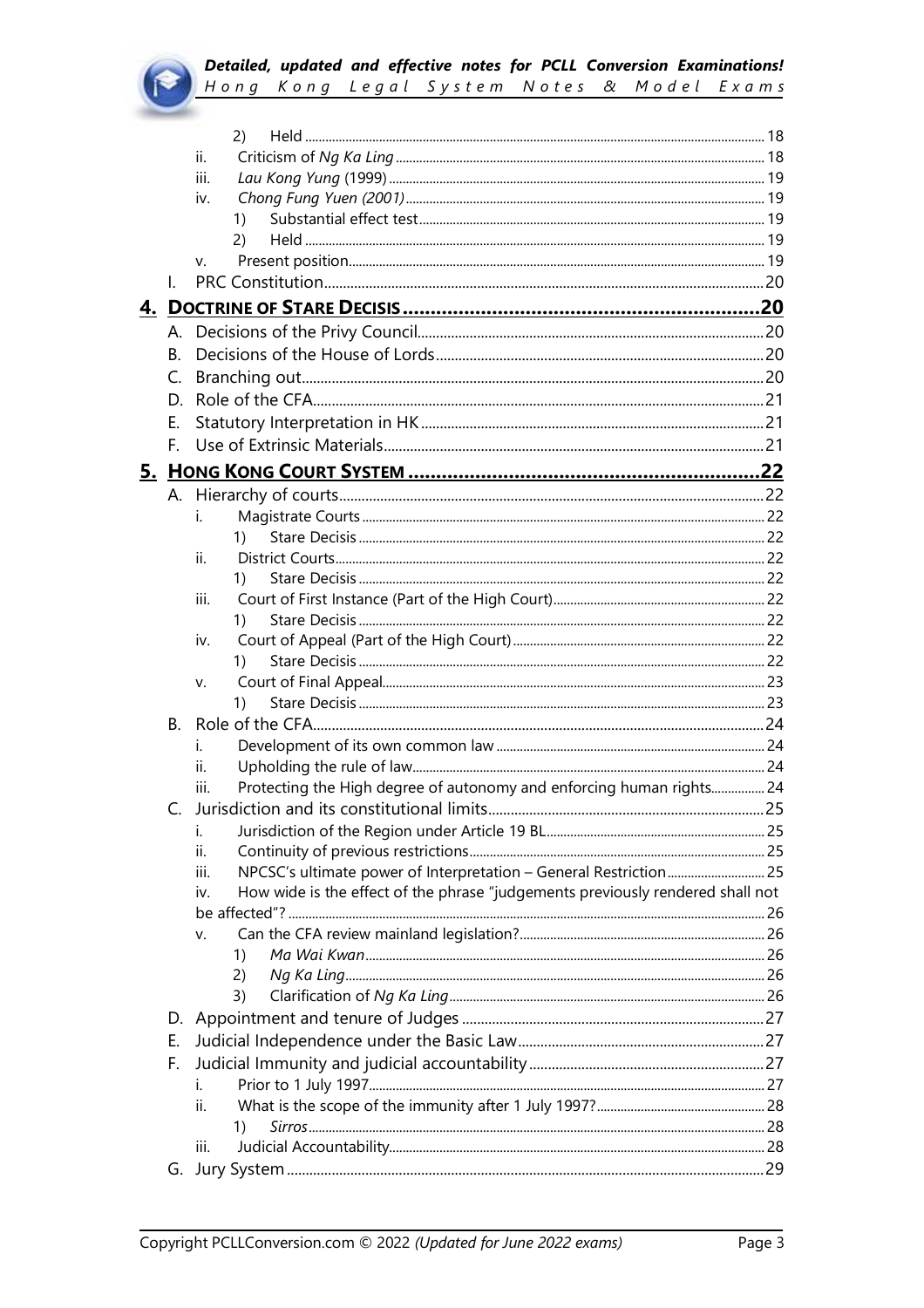Detailed, updated and effective notes for PCLL Conversion Examinations! Hong Kong Legal System Notes & Model Exams

|            | В. |                                                                        |  |  |
|------------|----|------------------------------------------------------------------------|--|--|
|            | C. |                                                                        |  |  |
|            |    |                                                                        |  |  |
|            |    |                                                                        |  |  |
|            |    | i.                                                                     |  |  |
|            |    | ii.                                                                    |  |  |
|            |    | iii.                                                                   |  |  |
|            |    | iv.                                                                    |  |  |
|            | В. |                                                                        |  |  |
|            | C. |                                                                        |  |  |
|            | D. |                                                                        |  |  |
|            | Е. |                                                                        |  |  |
|            |    | 8. THE COMMON LAW SYSTEM AND THE PRC LEGAL SYSTEM: A COMPARATIVE       |  |  |
|            |    |                                                                        |  |  |
|            |    |                                                                        |  |  |
|            |    | i.                                                                     |  |  |
|            |    |                                                                        |  |  |
|            |    | i.                                                                     |  |  |
|            | C. | Interpretation approach in HK - Common Law interpretation34            |  |  |
|            |    | i.                                                                     |  |  |
|            |    | ii.                                                                    |  |  |
|            |    | iii.                                                                   |  |  |
|            |    | 1)                                                                     |  |  |
|            |    | 2)                                                                     |  |  |
|            |    |                                                                        |  |  |
|            |    |                                                                        |  |  |
|            |    |                                                                        |  |  |
|            |    | i.                                                                     |  |  |
|            |    | ii.                                                                    |  |  |
|            | В. |                                                                        |  |  |
|            |    | Ĺ.                                                                     |  |  |
|            |    | ii.                                                                    |  |  |
| <u>10.</u> |    |                                                                        |  |  |
|            | A. |                                                                        |  |  |
|            | В. |                                                                        |  |  |
|            | C. |                                                                        |  |  |
|            | D. |                                                                        |  |  |
|            | Е. |                                                                        |  |  |
|            | F. |                                                                        |  |  |
|            | G. |                                                                        |  |  |
|            | Н. |                                                                        |  |  |
|            | I. |                                                                        |  |  |
|            | J. | International legal services centre / international commercial dispute |  |  |
|            |    |                                                                        |  |  |
|            |    |                                                                        |  |  |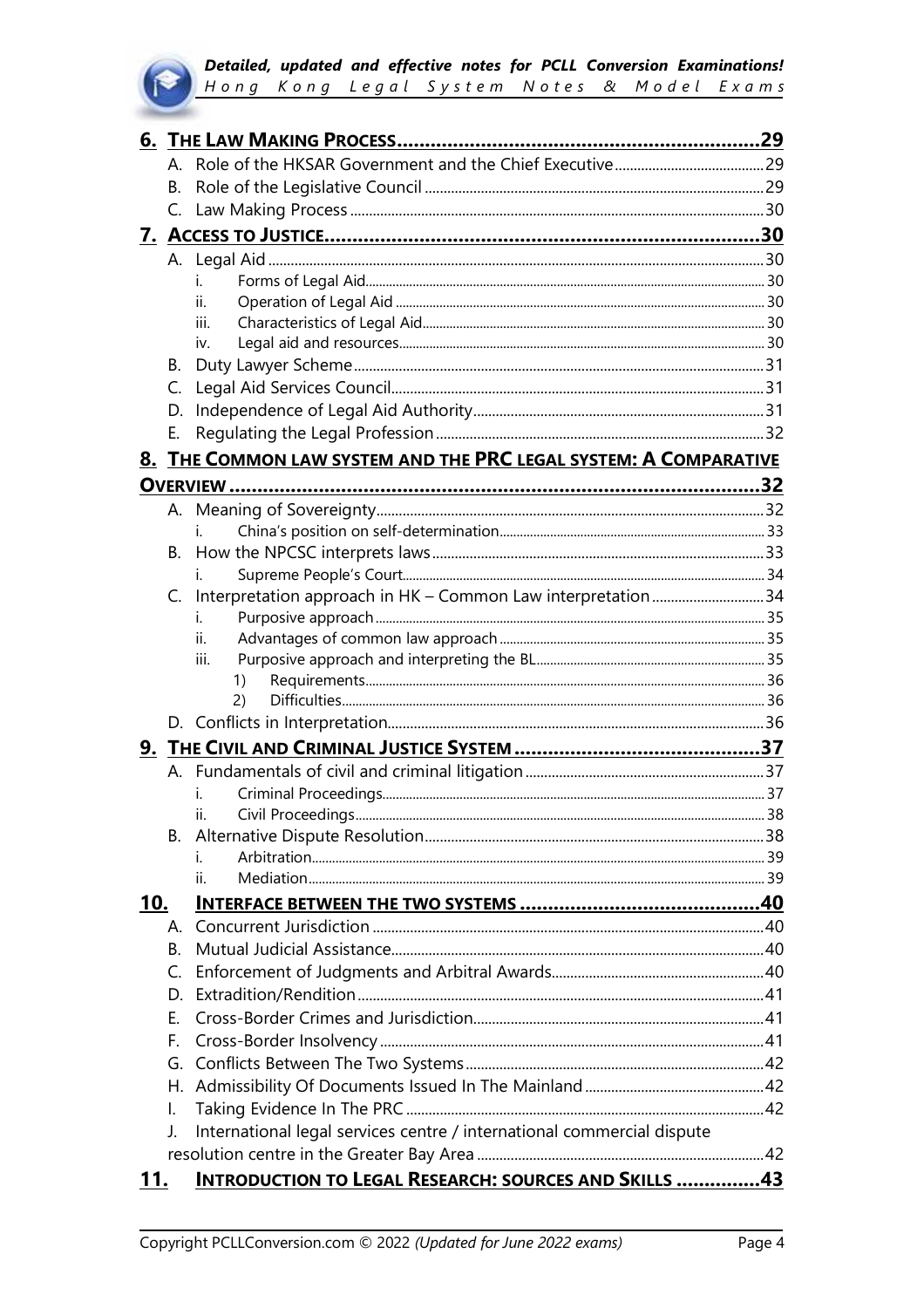*Detailed, updated and effective notes for PCLL Conversion Examinations! H o n g K o n g L e g a l S y s t e m N o t e s & M o d e l E x a m s* 



|  | A. Law Reports and Judgments- reported and unreported judgments43 |  |  |  |
|--|-------------------------------------------------------------------|--|--|--|
|--|-------------------------------------------------------------------|--|--|--|

# **1. INTRODUCTION**

### **A. HOW TO USE CONVERSION NOTES**

The Hong Kong Legal System Notes are formatted into a step-by-step guide, which you can use as a checklist in your exams to ensure that every element of the exam question is answered. You may find the Table of Contents to be a quick and useful overview of the law to be applied.

You should also answer the exam question using the ILAC method, which will ensure your answer is comprehensive.

| Issue | State the legal issue relevant to the problem                                            |
|-------|------------------------------------------------------------------------------------------|
| Law   | Identify the relevant case law and legislation                                           |
|       | <b>Analysis</b> Analyse and apply the law to the legal issue. This is the most important |
|       | part, so ensure your legal analysis is very thorough.                                    |
|       | <b>Conclusion</b> Form a conclusion based on your analysis and application of the law,   |
|       | giving some practical advice to the hypothetical client.                                 |
|       |                                                                                          |

It is very important to spend time perfecting your analysis section, as this is the part that examiners are most interested in. Do not worry if you reach the correct conclusion (there often isn't one clear answer) – examiners will give more weight to your legal analysis, and sometimes may even reward answers that propose an innovative and unconventional answer!

## **B. ABBREVIATIONS**

The Hong Kong Legal System Notes will refer frequently to the following using abbreviations.

| Hong Kong Special Administrative Region       | <b>SAR</b>   |
|-----------------------------------------------|--------------|
| <b>Basic Law</b>                              | <b>BL</b>    |
| People's Republic of China                    | <b>PRC</b>   |
| National People's Congress                    | NPC          |
| National People's Congress Standing Committee | <b>NPCSC</b> |
| Court of Final Appeal                         | <b>CFA</b>   |
| New Territories                               | NT           |
| <b>Chief Executive</b>                        | <b>CE</b>    |
| Central People's Government                   | <b>CPG</b>   |
| <b>Bill of Rights Ordinance</b>               | <b>BOR</b>   |
| Sino-British Joint Declaration 1984           | JD           |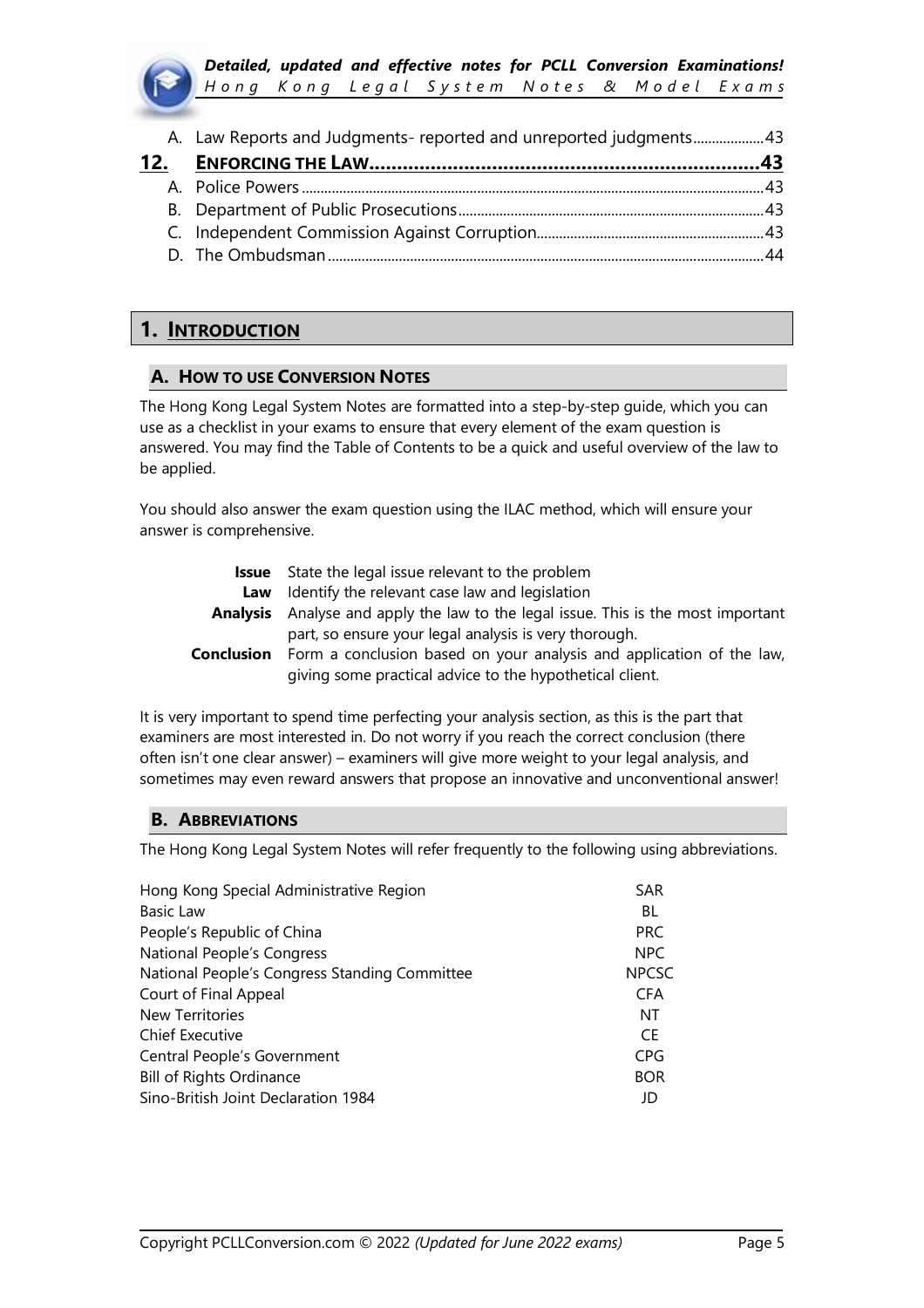

## **2. DEVELOPMENT OF THE HONG KONG LEGAL SYSTEM (1842-1997)**

#### **A. BACKGROUND**

- 1841 Captain Elliot's Proclamations made HK island part of Queen's dominions
	- o Dual prospective of law in the Colony Chinese governed by Chinese law. British subjects and foreigners governed by 'British law'.
- 1843 after Treaty of Nanking Royal Charter (Letters Patent) proclaimed HK as a British colony and empowered Governor to make laws for HK.
- 1861 after first Convention of Peking ceding Kowloon Order in Council made Kowloon part of the colony of HK.
- 1898 Second Convention of Peking leased New Territories to Britain for 99 years.
- 1899 Chinese officials expelled from Walled City of Kowloon.

#### **i. SUPREME COURT ORDINANCE 1873**

Section 5 of the Supreme Court Ordinance 1873 provided that laws as existed on 1843 shall be in force in the Colony, except so far as the said laws are inapplicable to the local circumstances of the colony and except so far as they have been modified by laws passed by the said legislature.

However, in practice, this cut-off date applied for statutes only.

#### **ii. THE APPLICATION OF ENGLISH LAW ORDINANCE 1966**

The Application of English Law Ordinance 1966 deleted the date of reception thereby officially allowing post-1843 English decisions to be binding in the colony. Section 3 provides that 'the common law and the rules of equity shall be in force in Hong Kong, so far as they may be applicable to the circumstances of HK or its inhabitants and subject to such modifications thereto as such circumstances may require.'

This meant that common law imported into HK can be affected by legislation made as part of law of England which does not apply to HK, provided that such legislation was formerly in force in HK. Therefore the cut-off date is still relevant. Section 3 only applies to English legislation passed after the date or to earlier legislation never in force in HK.

Furthermore, this also meant that common law and equity are only in force in HK to the extent of their applicability to circumstances of HK. The court imposed a strict test and held that common law and equity are inapplicable to HK only if it caused injustice or oppression.

Section 4 of the Ordinance further provides for the reception in HK of prerogative legislation and Acts of UK parliament.

This in effect split the law into 2 types - enactments, and common law and equity.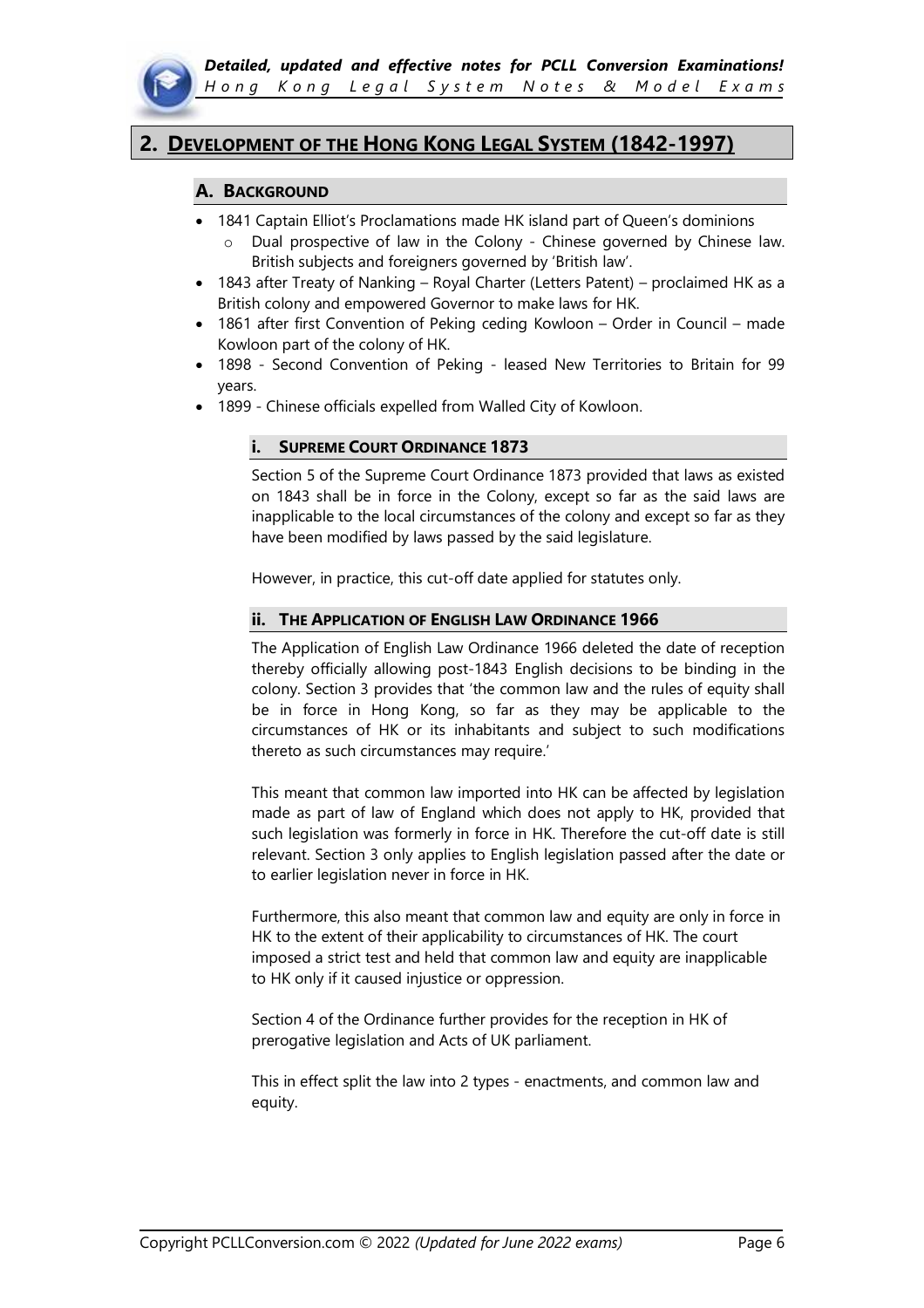

#### **iii. SINO-BRITISH JOINT DECLARATION 1984**

The 1984 Sino-British Joint Declaration saw China formally accepted that Britain was responsible for the administration of HK until 1 July 1997.

Article 3 provides 12 Basic Policies:

- The HK SAR government will be composed of local inhabitants
- Judicial power, to be exercised independently, shall be vested in the SAR courts, and these courts shall possess the power of final adjudication
- A prosecuting authority shall control criminal prosecutions free from any interference
- The laws previously in force, other than those made in the UK but including common law and equity, shall be maintained unless they contravene the BL
- The rights and freedoms of inhabitants shall be protected
- The social and economic systems in HK and the lifestyle of inhabitants will remain unchanged
- Basic policies will remain unchanged for at least 50 years

#### **1) Interpretive value**

Since the Joint Declaration is an international treaty, it is not part of HK law and does not in itself confer rights enforceable under HK law.

Nonetheless, the Court of Final Appeal recognised that the Joint Declaration could be used to interpret provisions in the Basic Law (*Ng Ka Ling v Director of Immigration* (1999)). Courts have shown a readiness to attach weight to the Basic Policies when interpreting the Basic Law. In the case of *Gurung Kesh Bahadur v Director of Immigration* (2001), it held that freedom of travel was a basic policy laid down by the Joint Declaration. As such the court upheld a challenge to the Immigration Department's decision which was contrary to article 31 of the Basic Law.

Furthermore the preamble of Basic Law states that its purpose is to implement the PRC's 12 Basic Policies regarding HK.

Lastly, article 159 of the Basic Law also prevents the Basic Law being amended in any way that contravenes these Basic Policies.

#### **iv. BASIC LAW**

The Basic Law provides in article 8 that:

"The laws previously in force in HK, that is, the common law, equity, ordinances, subordinate legislation and customary law shall be maintained, except for any that contravene this Law, and subject to any amendment by the legislature of the HKSAR."

Although English law and Acts of Parliament are not mentioned, it will continue if the common law remains defined as that of England and if provisions granting the practice and procedure, powers, or jurisdiction of English courts are maintained.